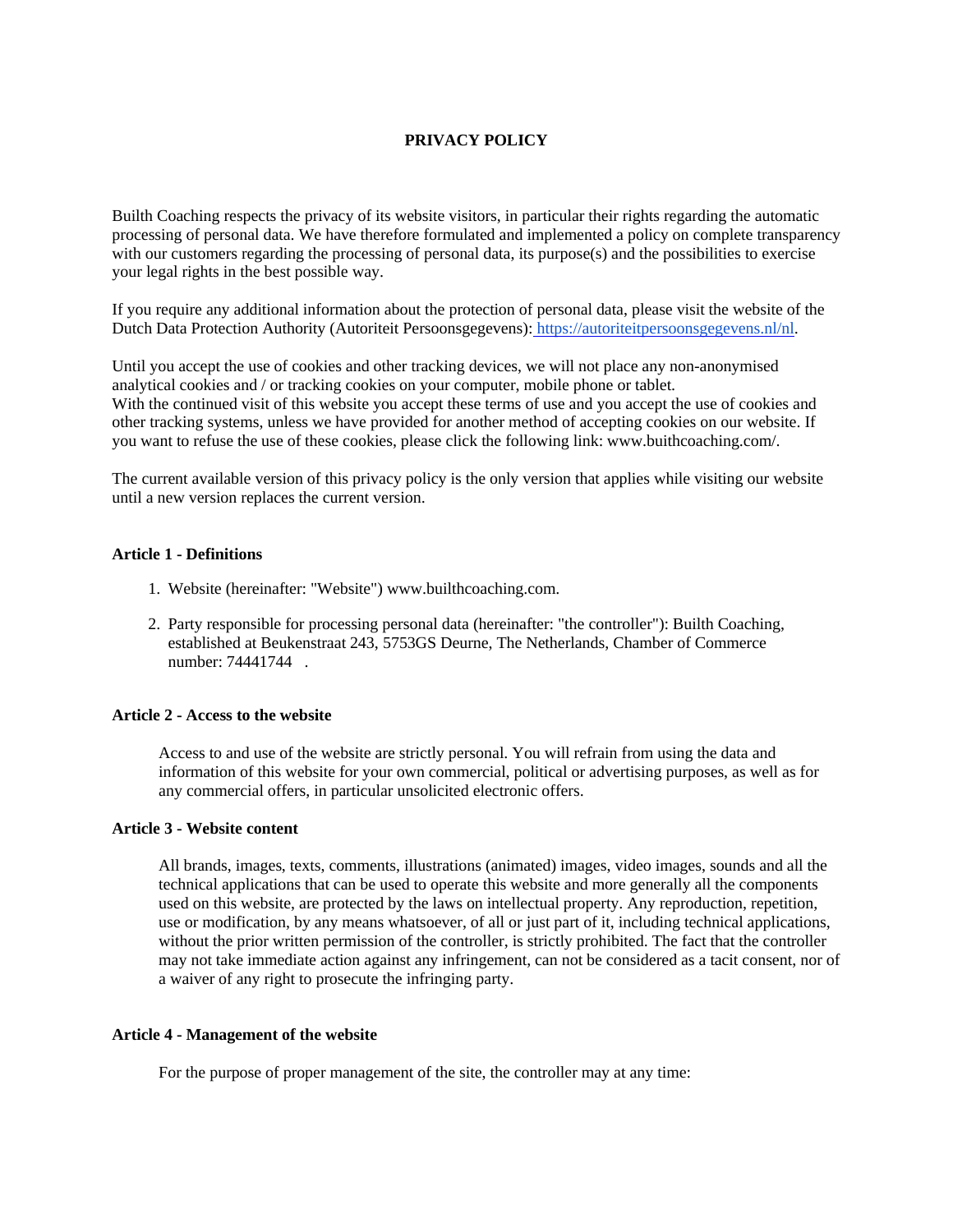- suspend, interrupt, reduce or decline the access to the website for a particular category of visitors
- delete all information that may disrupt the functioning of the website or conflicts with national or international laws or is contrary to internet etiquette
- make the website temporarily unavailable in order to perform updates

## **Article 5 - Responsibilities**

- 1. The controller is not liable for any failure, disturbances, difficulties or interruptions in the functioning of the website, causing the (temporary) inaccessibility of the website or of any of its functionalities. You, yourself, are responsible for the way you seek connection to our website. You need to take all appropriate steps to protect your equipment and data against hazards such as virus attacks on the Internet. Furthermore, you are responsible for which websites you visit and what information you seek.
- 2. The controller is not liable for any legal proceedings taken against you:
	- because of the use of the website or services accessible via the Internet
	- for violating the terms of this privacy policy
- 3. The controller is not liable for any damages that incur to you or third parties or your equipment, as a result of your connection to or use of the website and you will refrain from any subsequent (legal) action against the controller.
- 4. If the controller is involved in a dispute because of your (ab)use of this website, he is entitled to (re)claim all subsequent damages from you.

## **Article 6 - Collection of data**

- 1. Your personal data will be collected by Builth Coaching and (an) external processor(s) .
- 2. Personal data means any information relating to an identified or identifiable natural person ('data subject').
- 3. An identifiable natural person is one who can be identified, directly or indirectly, in particular by reference to an identifier such as a name, an identification number, location data, an online identifier or to one or more factors specific to the physical, physiological, genetic, mental, economic, cultural or social identity of that natural person.
- 4. The personal data that are collected on the website are used mainly by the collector in order to maintain a (commercial) relationship with you and if applicable in order to process your orders. They are recorded in an (electronic) register.

## **Article 7 - Your rights regarding information**

- 1. Pursuant to Article 13 paragraph 2 sub b GDPR each data subject has the right to information on and access to, and rectification, erasure and restriction of processing of his personal data, as well as the right to object to the processing and the right to data portability.
- 2. You can exercise these rights by contacting us at tigo@builthcoaching.com.
- 3. Each request must be accompanied by a copy of a valid ID, on which you put your signature and state the address where we can contact you.
- 4. Within one month of the submitted request, you will receive an answer from us.
- 5. Depending on the complexity and the number of the requests this period may be extended to two months.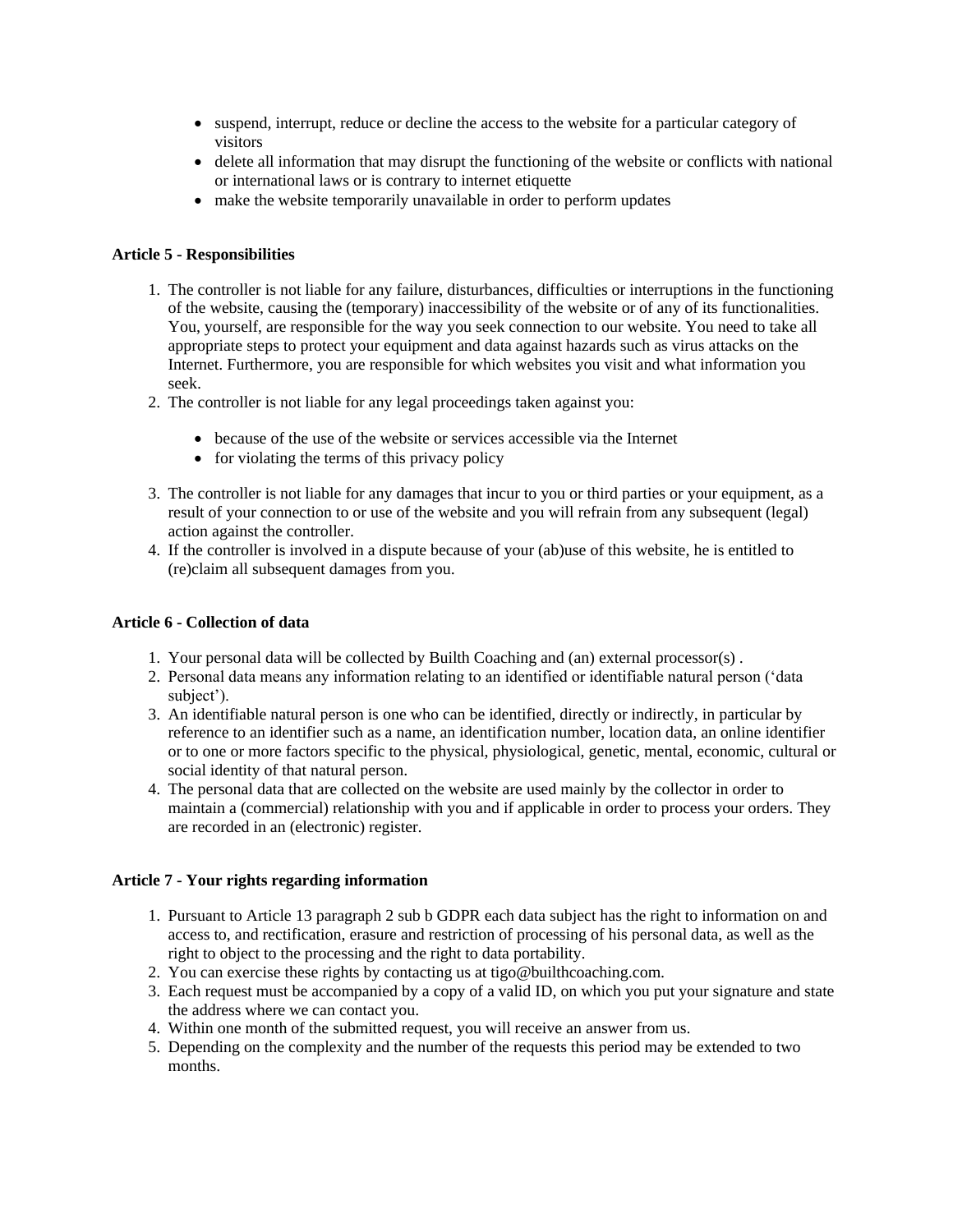## **Article 8 - Legal obligations**

- 1. In case of infringement of any law or regulation, of which a visitor is suspected and for which the authorities require the personal data collected by the collector, they will be provided to them after an explicit and reasoned request of those authorities, after which these personal data do not fall anymore under the protection of the provisions of this Privacy policy.
- 2. If any information is necessary in order to obtain access to certain features of the website, the controller will indicate the mandatory nature of this information when requesting these data.

#### **Article 9 - Collected data and commercial offers**

- 1. You may receive commercial offers from the collector. If you do not wish to receive them (anymore), please send us an email to the following address: tigo@builthcoaching.com.
- 2. Your personal data will not be used by our partners for commercial purposes.
- 3. If you encounter any personal data from other data subjects while visiting our website, you are to refrain from collection, any unauthorized use or any other act that constitutes an infringement of the privacy of the data subject(s) in question. The collector is not responsible in these circumstances.

#### **Article 10 - Data retention**

The collected data are used and retained for the duration determined by law.

## **Article 11 - Cookies**

- 1. A cookie is a small text file placed on the hard drive of your electronic device upon visiting our website. A cookie contains data so you can be recognized as a visitor when you are visiting our website. It enables us to adjust to your needs and it facilitates you to log in on our website. When you visit our website, we inform you about the use of cookies. By continuing to use our website you accept its use, unless we ask permission by other means. Your consent is valid for a period of thirteen months.
- 2. We use the following types of cookies on our website:

- Functional cookies: like session and login cookies to collect session and login information. - Anonymised Analytic cookies: to obtain information regarding the visits to our website, like numbers of visitors, popular pages and topics. In this way we can adjust our communication and information to the needs of our visitors. We can not see who visits our sites or from which personal device the visit has taken place.

- Non-anonymised Analytic cookies: to obtain information regarding the visits to our website, like the number of visitors, popular pages and topics. In this way we can adjust our communication and information to the needs of our visitors.

- Tracking Cookies: like advertising cookies that are intended to show relevant advertisements. By using these cookies we may deduce your personal interests. Thus (other) organisations may show you targeted advertisements when you visit their website. Tracking cookies make profiling possible and treat categories of people differently when targeting advertisements. Tracking cookies usually process personal data.

3. Specifically, we use the following cookies on our website:

Anonymised Google Analytics (analytical cookie) Google Analytics (analytical cookie) Facebook pixel